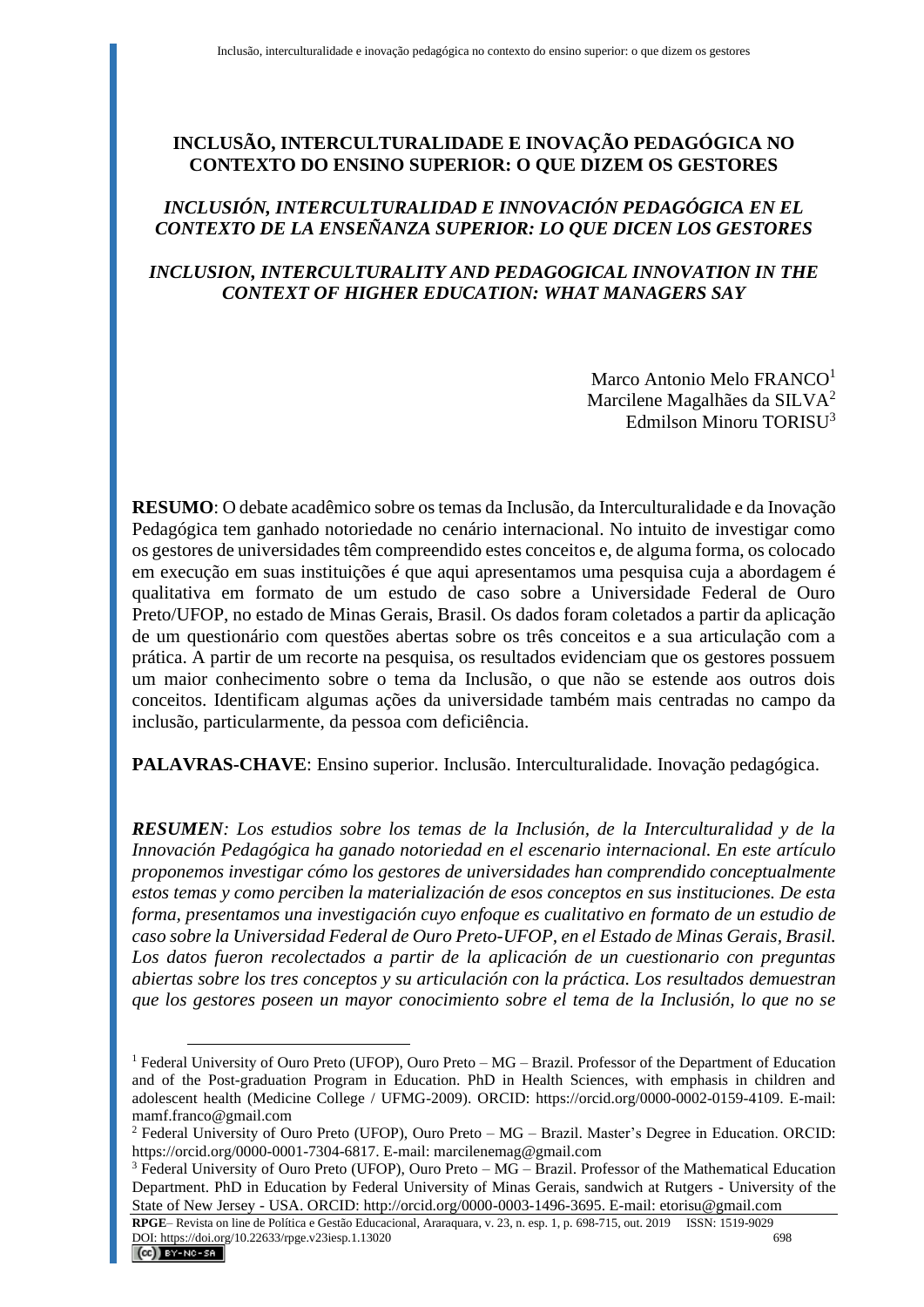*percibe en relación a los otros dos conceptos. Acerca de las acciones de inclusión, interculturalidad e innovación pedagógica, realizadas en la universidad, los gestores las perciben como acciones de inclusión de las personas con discapacidad.*

*PALABRAS CLAVE: Enseñanza superior. Inclusión. Interculturalidad. Innovación pedagógica.*

*ABSTRACT: The academic debate on the themes of Inclusion, Interculturality and Pedagogical Innovation has gained notoriety in the international scene. With the objective of investigating how university managers have understood these concepts and, somehow, put these concepts in execution in their institutions is that here we present a research whose approach is qualitative in the form of a case study about the Federal University of Ouro Preto / UFOP, in the state of Minas Gerais, Brazil. The data were collected from the application of a questionnaire with open questions about the three concepts and their articulation with the practice. On the basis of a part of the research data we find results that show that the managers have a greater knowledge on the theme of Inclusion, which does not extend to the other two concepts and identify some university actions that are also more focused on the inclusion field, particularly the disabled person.*

*KEYWORDS: Higher education. Inclusion. Interculturality. Pedagogical innovation.*

### **Introduction**

UFOP is in the Southeast Region of Minas Gerais, Brazil and was created on August 21, 1969 by Decree-Law no. 778, from the merger of two isolated schools, the School of Pharmacy, founded in 1839, and the School of Mines and Metallurgy, 1876. At the time of the research had three campuses, 11 academic units, 52 undergraduate courses, 68 postgraduate courses, approximately 13,400 regular enrolled students, 863 teachers and 775 administrative technicians in education<sup>4</sup>.

Since 1990, the Institution seeks to ensure the implementation of an Inclusive Education Policy for people with disabilities, developing actions through the Inclusive Education Center. In 2016, UFOP became part of the International Observatory for Inclusion, Interculturality and Pedagogical Innovation (OIIIIPe, Portuguese initials), which contributed to strengthen our commitment to studies on the subject and enhance research within our Institution, in order to contribute to future reflections and effect decolonizing actions.

In 2017, from the cooperative work between the universities participating in OIIIIPe, we sought to highlight how UFOP managers conceive Inclusion, Interculturality and Pedagogical Innovation. Through the application of a questionnaire we collected data at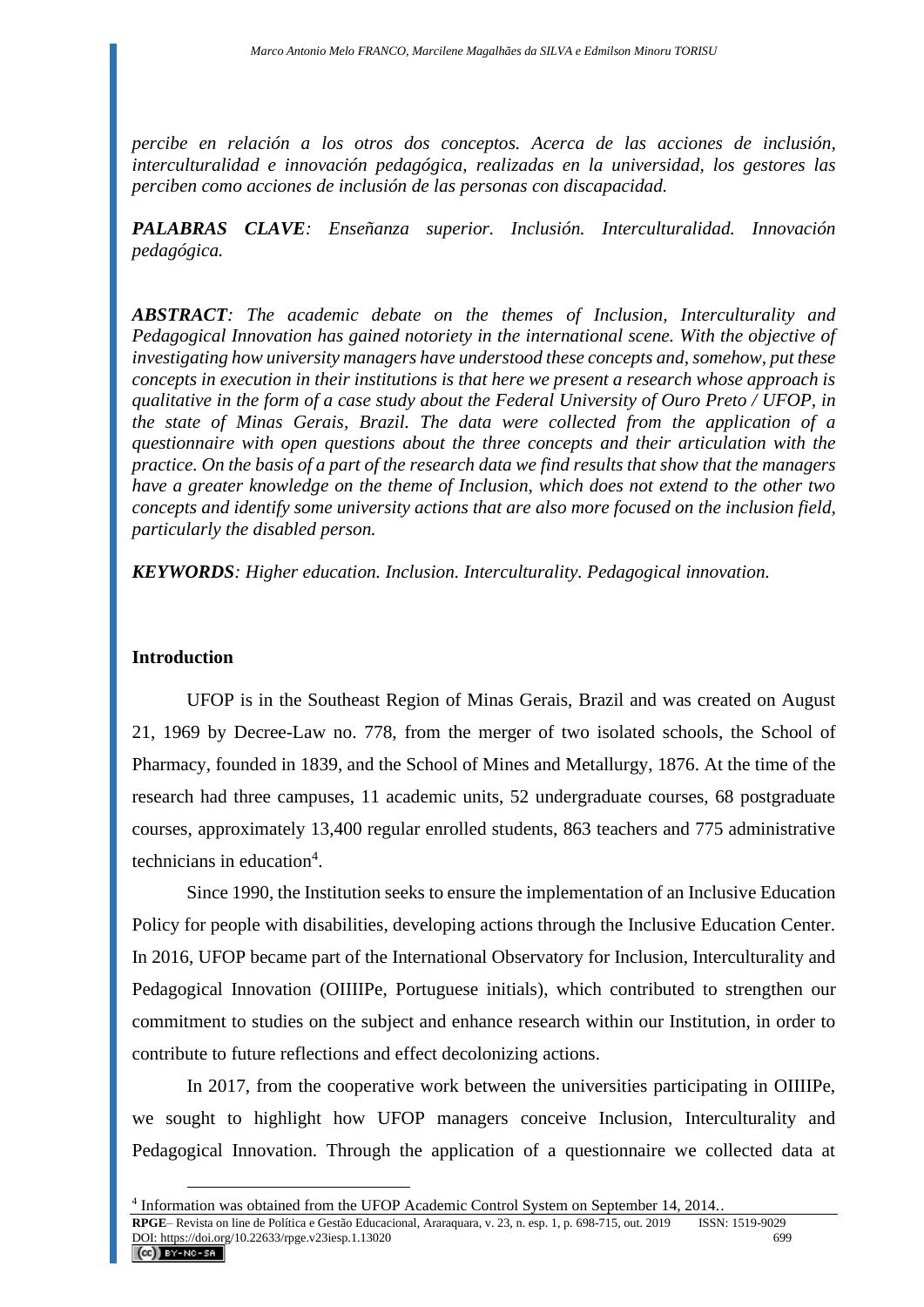different levels of university management. Like Santos (2003), we assume that everyone is responsible for the life of the institution and any challenge that occurs in it is the responsibility of everyone and not just one person or a segment of the school community. The research emerged, therefore, from our experiences linked to the challenges of our professional performance at UFOP and the knowledge built on the network at OIIIIPe.

Studies conducted by Reis (2010) and Silva (2016) provide important data about the policies, experiences and knowledge of students with disabilities in the process of inclusion in UFOP. Research data indicate that there was a willingness of UFOP teachers, technicians and students to implement innovative and inclusive practices, with a view to respecting differences. On the other hand, such practices occurred more as isolated actions than as institutional policies. Many other demands were silenced, strengthening outbreaks of exclusion. It is noteworthy that we did not identify studies that revealed what UFOP managers thought about the proposition of an intercultural, innovative and inclusive university.

From this perspective, this article aims to present a study that investigated how UFOP managers conceive the concepts inclusion, interculturality and pedagogical innovation. To this end, the text is divided into three parts. In the first, an overview of the concepts under study is presented. In the second, the methodological procedures of the investigation. In the third, presentation and analysis of data collected from the research.

#### **Inclusion: entry, permanence and formation**

Unrestricted access to school education was marginalized by the educational system in most countries of the world until the mid-twentieth century (MAZZOTTA, 2005, p. 15). Education was then intended for some elected individuals, considered worthy of the right to traverse the segments of schooling, although this condition is still present today in some practices of Brazilian systems (PARO, 2001; MANTOAN, 2006). Thus, the history of the permanence of an ideology of exclusion of subjects as to their ethnic identity, gender, sexual orientation, generational, religious, class, are very present in the educational field. It follows that a few decades ago, by opening the door of the Brazilian public school to the whole of society, the population has not been guaranteed, to the same extent, unconditionally, a comfortable, adequate and quality school course (PARO, 2001).

Because of these and other issues, addressing the diversity and the target audience of special education has been undergoing important changes in the legal and political field over the past three decades. A hallmark of these changes is the Salamanca Declaration, which in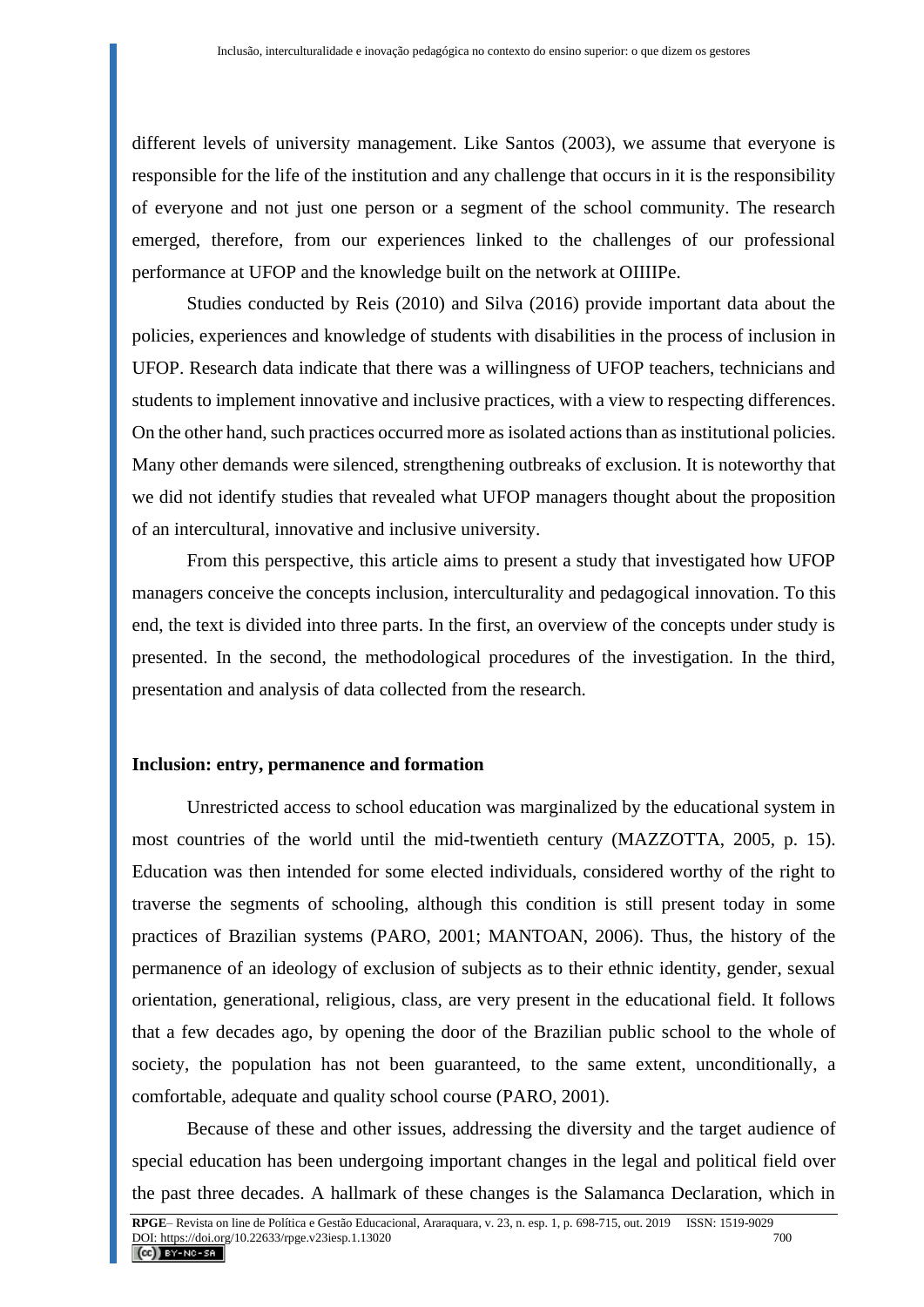1994 established legal mechanisms reaffirming the pact with the project of an education for all. It is a fact that laws by themselves do not operate transformations. In this case, there is an urgent need to implement public policies that, guided by government documents such as, in the case of Brazil, the National Curriculum Guidelines – DCNs (Portuguese initials)/05, the National Curriculum Parameters – PCNs (Portuguese initials)/97 and 98, the National Guidelines for Special Education in Basic Education/01, permeate the entire educational system of the country in order to enable a quality education in the face of diversity (LAPLANE, 2007).

However, even with the government policies and official documents moving in a direction for everyone, without exception, to have access to and stay in school, enjoying a quality education, none of this will do any good if those responsible for it, teachers and the community do not have a clear conception of inclusion which, according to Ainscow (2009), involves:

> the processes of increasing student participation and reducing their exclusion from local school curricula, cultures and communities; restructuring of cultures, policies and practices in schools to respond to the diversity of students in their localities; the presence, participation and achievement of all students vulnerable to exclusive pressures, not just those with disabilities or those categorized as "people with special educational needs" (AINSCOW, 2009, p. 20 $1<sup>5</sup>$

Without this broad understanding of inclusion, we are at the risk of maintaining the integration paradigm that focuses on what must be changed rather than respecting differences. Thus, although the student has access, their permanence in school will be compromised, as they will have to undergo a standardization process, whose ultimate goal is to fit them into a model of education that ignores their differences. There are no effective actions for its permanence.

The student's permanence in school occurs in the realization of the learning process, in the provision of a quality education and in the respect and appreciation of differences. This consolidation happens when the work developed by the teachers starts from the needs of these students, since the teaching process is only effective if there is the learning process and, for this to happen, it is necessary to emphasize its specificities, making these subjects be fully and singularly understood.

<sup>5</sup> os processos de aumentar a participação dos estudantes e a redução de sua exclusão de currículos, culturas e comunidades de escolas locais; reestruturação de culturas, políticas e práticas em escolas de forma que respondam à diversidade de estudantes em suas localidades; a presença, a participação e a realização de todos os estudantes vulneráveis a pressões exclusivas, não somente aqueles com deficiências ou aqueles categorizados como "pessoas com necessidades educacionais especiais (AINSCOW, 2009, p. 20).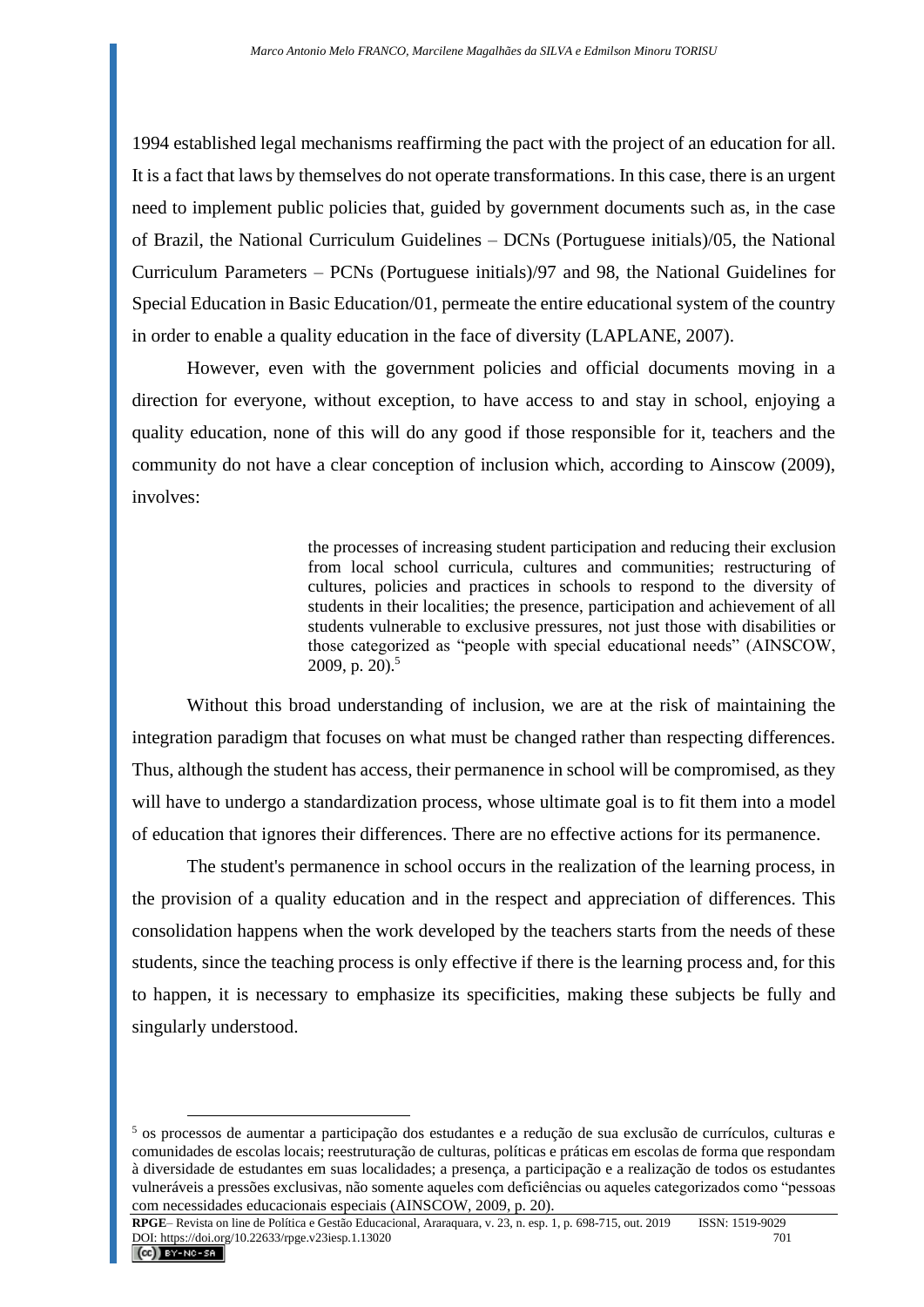When thinking about a pedagogy for diversity, one of the policies in question concerns the qualification of the teaching professional, and it is important to emphasize that this constitutes one of the mechanisms capable of precarious or building inclusive educational practices. Currently, the curriculum for teacher education in higher education should include disciplines and themes that broaden the meanings of school education for debates around issues in which human diversity is situated, which although may be incorporated into students attending school may not, necessarily, find a positive representation of their identities and needs in this space (PIETRO, 2006).

The teacher who, in his formation, had the opportunity to appropriate a non-reductionist conception of inclusion and respects differences, instead of ignoring it, will be able to "break with the attitudinal barriers of prejudice, stigmas and indifference around the student with disabilities" (TORISU; SILVA, 2016, p. 274) and all those who are somehow excluded by barriers that are socially created and strengthened.

### **Interculturality**

The history of mankind illustrates the refusal, intolerance, contempt of certain human groups considered as 'strangers'. Being part of a group implies not belonging to another, "and on the other hand, the group of all without exclusions has always been an impossible ideal abstraction" (FRIDMAN, 2017, p. 87). This does not mean that as humans, we do not fight for horizons of respectful coexistence and meaningful interactive processes. Accepting the other and welcoming him with respect means inserting him into social bonds. To tolerate and endure the presence of those classified as different for reasons of ethnicity, religion, culture and disability does not mean welcoming them. Different attitudes that, consequently, provoke different reactions, demanding the creation of spaces of interaction in society to overcome negative stigmas in relation to differences. It is about enabling dialogue, to enhance the action triggered by conflicts. Often these conflicts are silenced, contributing to new forms of exclusion.

In highlighting the historical aspects, we know that the prevailing ways of treating those considered different in public and political spaces were forms of exclusion: abandonment, segregation, discrimination and marginalization, and however much we may regard such attitudes as backward and outdated, these as forms of "treatment" continue to hang over the current socio-political imagination. Considering that absurd forms of exclusion still insist on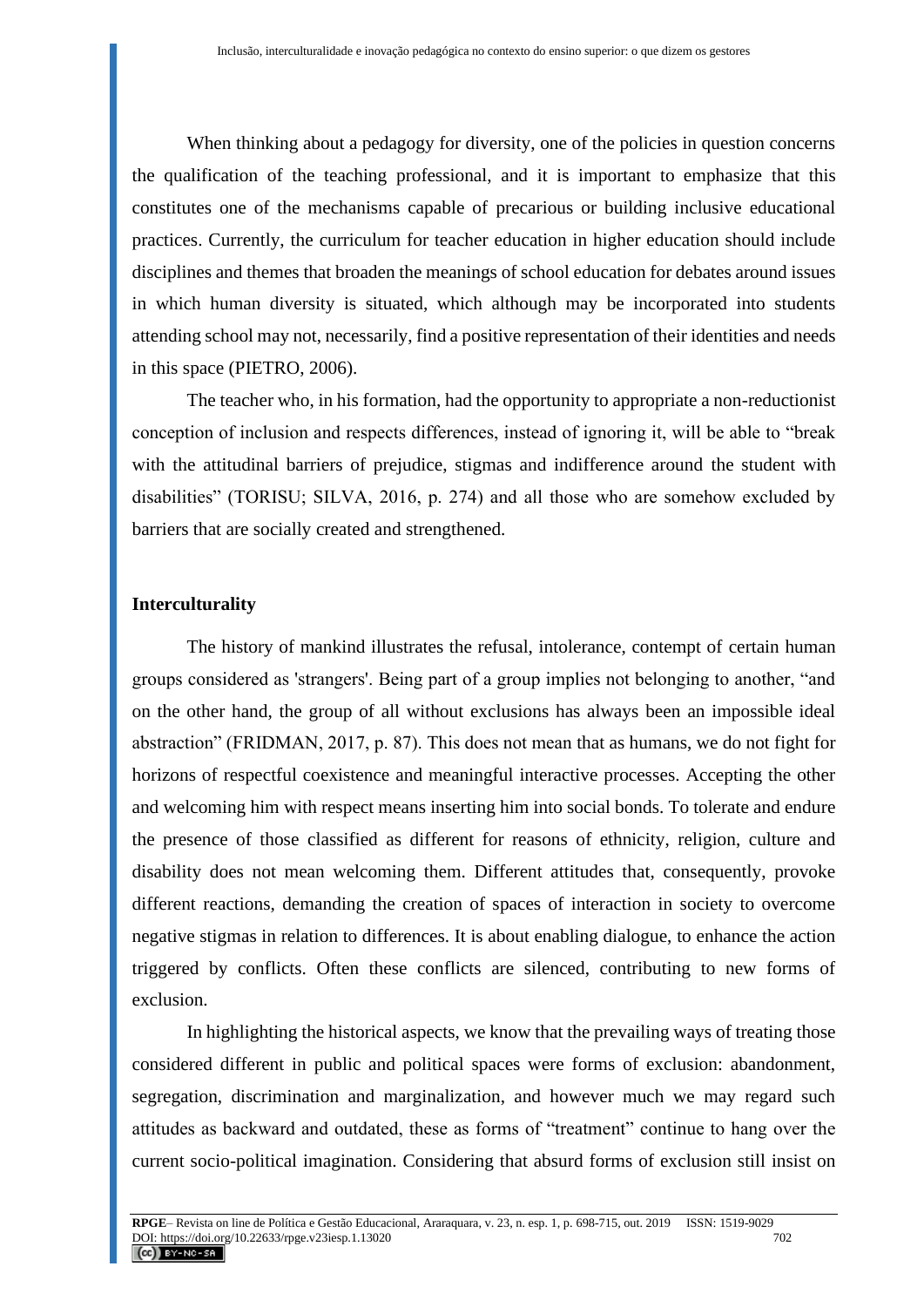being present requires us to bring the subject to intellectual debate considering ideological conflicts.

Approaching the category of Interculturality as a flag of struggle enriches the debate since it brings in its scope the need to discuss the issue, with the population as a whole, and is not an exclusive subject for those victims of discriminatory and segregationist processes. That is, it does not mean a matter restricted to minority groups. It is about opening our eyes to strangeness, moving from the known to the unknown, which is not only the other subject with whom we interact socially, but also the other who lives in ourselves.

For Romero (2010), it was from 1987 onwards that the term Interculturality emerges to replace the multiculturalism paradigm. For the author, the term is normative and evaluative, not just an exchange of terms. If multiculturalism emphasized the coexistence of several human groups in a position of equality and recognition of rights, Interculturality, besides valuing human diversity, affirms the need for coexistence in a position of dialogue and negotiation. This understanding breaks with a view of education that presupposes practices based on stereotypes.

Solidarity and acceptance are necessary in combating the manifestations of prejudice and economic, social and educational conflicts present in the existing institutional contexts. It is in this context that the term Interculturality arises, seeking to emphasize the need for negotiation, dialogue and coexistence that values respect, and does not disregard the differences between the various human groupings, and can be defined as a

> [...] complex field of debate between the various conceptions and proposals that address the question of the relationship between different sociocultural identity processes, focusing specifically on the possibility of respecting differences and integrating them into a unity that does not nullify them. Interculturality has been configured as a new epistemological perspective, at the same time being an object of interdisciplinary and transversal study, in the sense of thematizing and theorizing complexity (beyond plurality or diversity) and ambivalence or hybridism (beyond reciprocity or linear evolution) of the processes of meaning making in intergroup and intersubjective relations, constituted by identitary fields in terms of ethnicity, generations, gender, social action (FLEURI, 2003, p. 17).<sup>6</sup>

<sup>6</sup> [...] complexo campo de debate entre as variadas concepções e propostas que enfrentam a questão da relação entre processos identitários socioculturais diferentes focalizando especificamente a possibilidade de respeitar as diferenças e de integra-las em uma unidade que nào as anule. A interculturalidade vem se configurando como uma nova perspectiva epistemológica, ao mesmo tempo é um objeto de estudo interdisciplinar e transversal, no sentido de tematizar e teorizar a complexidade(para além da pluralidade ou da diversidade) e a ambivalência ou hibridismo( para além da reciprocidade ou da evolução linear ) dos processos de elaboração de significados nas relações intergrupais e intersubjetivas, constituídas de campo identitários em termos de etnias, de gerações, de gênero, de ação social (FLEURI, 2003, p. 17).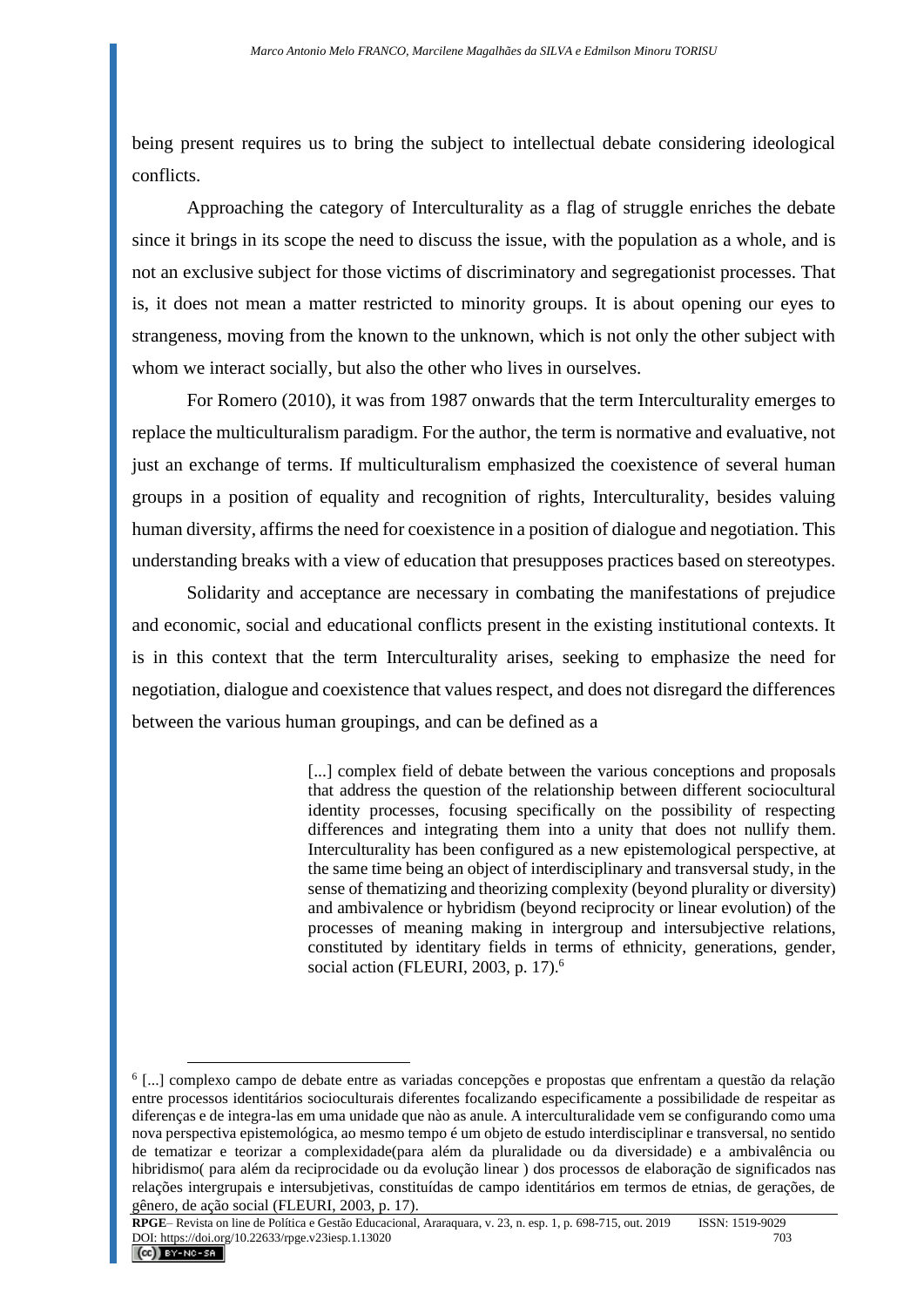In the Latin American countries the decimation of indigenous populations, prejudice and racism with people of African descent, the segregation of minority groups have caused tensions and brought the debate to the social and intellectual scenario in search of the construction of public policies that meet the claims and recognition of the injustices and discrimination suffered.

The challenges imposed today on modern states governed by democratic systems that distance themselves from the interests of the majority of the population threaten the existence and permanence of public policies based on the principles of Interculturality for the management of sociocultural diversity, as Romero points out (2010, p. 29) "the intercultural perspective is of no use if discrimination, segregation or other practices are maintained".

From this perspective, school institutions, from the most basic levels, stand out as spaces rich in human diversity, provided that they take as their starting point the rejection of exclusion and the recognition of differences, which implies dialogue, putting themselves in the place of other (ROMERO, 2010; CANDAU, 2012; OLIVEIRA, 2015).

However, for schools, especially universities, to become institutions that promote an education based on interculturality, they need to undergo transformative processes in their curricula and educational practices, promoting new attitudes based on the recognition of the urgency to discuss and value differences between the various human groups. It must be borne in mind that apparently denied differences do not disappear but become social inequalities and processes of marginalization.

For Candau (2012) the construction of socio-educational practices related to interculturality,

> calls into question the usual dynamics of the often standardized and uniform educational processes that are detached from the socio-cultural contexts of the subjects who participate in them and based on the formal model of teaching and learning. They favor participatory dynamics, processes of pedagogical differentiation and the use of multiple languages and stimulate collective construction (CANDAU, 2012, p.  $246$ ).<sup>7</sup>

In the same direction, Fleuri (2003) advocates the development of education processes within our universities that do not nullify human differences. Education should be understood as the process built by the tense and intense relationship between different subjects. And it is

<sup>7</sup> exige colocar em questão as dinâmicas habituais dos processos educativos muitas vezes padronizados e uniformes desvinculados dos contextos socioculturais dos sujeitos que deles participam e baseadas no modelo formal de ensino-aprendizagem. Favorecem dinâmicas participativas, processos de diferenciação pedagógica e utilização de múltiplas linguagens e estimulam a construção coletiva (CANDAU, 2012, p. 246)

**RPGE**– Revista on line de Política e Gestão Educacional, Araraquara, v. 23, n. esp. 1, p. 698-715, out. 2019 ISSN: 1519-9029 DOI: https://doi.org/10.22633/rpge.v23iesp.1.13020 704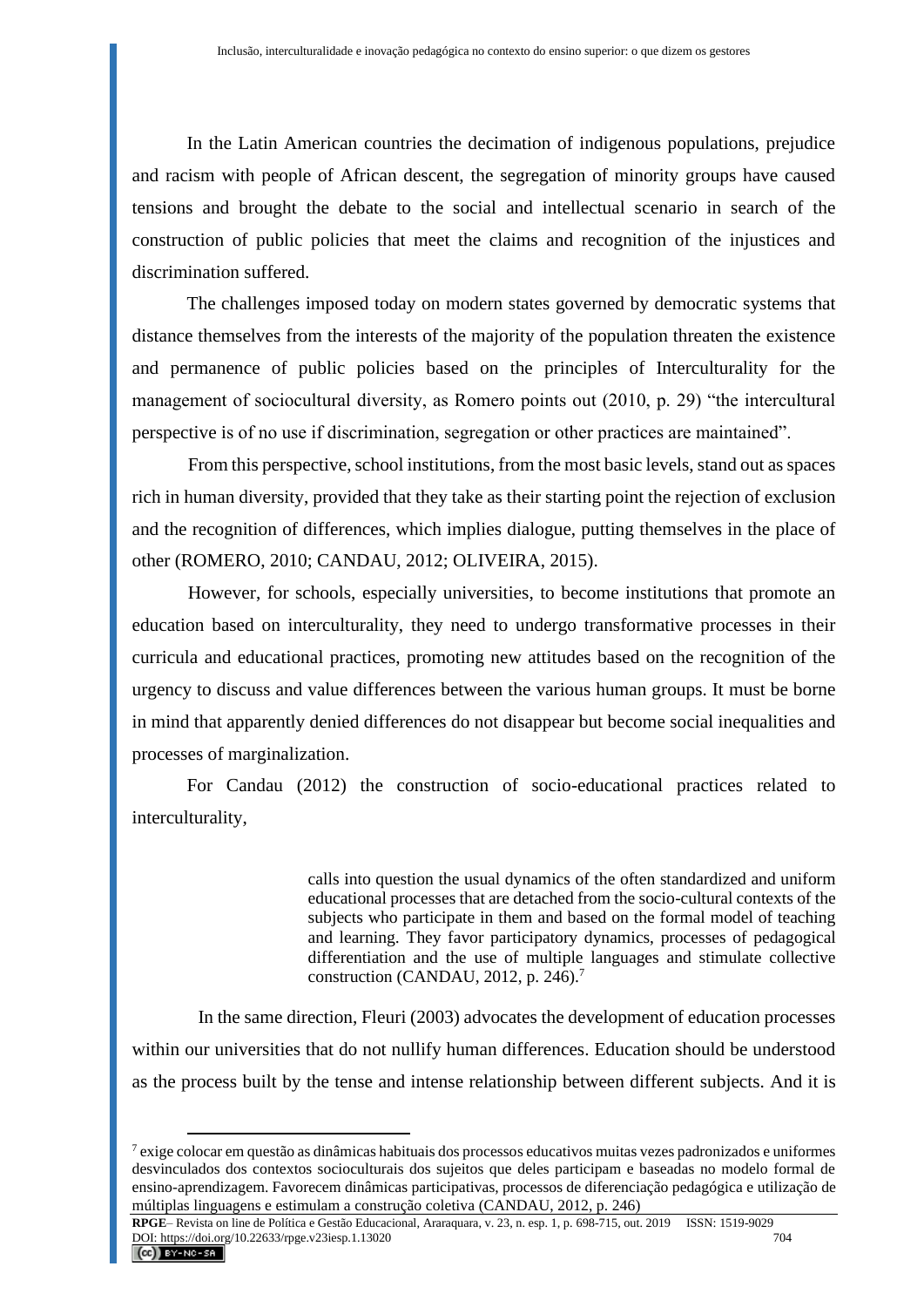up to universities to create interactive contexts, becoming a creative and properly formative environment. Therefore, in all social and educational movements, both nationally and internationally, which propose democratic coexistence between different groups and cultures, intercultural work aims to contribute to overcoming both the attitude of fear and intolerance towards the "other", building an availability for the positive reading of human difference. This constitutes a proposal for "education for otherness", the rights of others, equality of dignity and opportunities.

#### **Pedagogical Innovation**

When we refer to pedagogical innovation, it is always important to differentiate it from technological innovation. The two concepts are commonly confused and sometimes transformed into similar or equivalent. For Fino (2011), technological innovation does not bring effective changes in school. The mere fact of having a technological apparatus in any school institution does not accredit it as an innovative institution in the pedagogical field. Fino (2011, p. 2) understands the

> Pedagogical innovation as a rupture of a cultural nature, if we have as a background the traditional school cultures. And openness to the emergence of new cultures, probably foreign to the looks conformed to tradition. To eyes like this, addicted to traditional school routines, it is evident that it is complicated to define pedagogical innovation, and make the definition consensual. However, the path of innovation rarely goes through consensus or common sense, but through premeditated and absolutely assumed leaps toward the often unexpected. In fact, if innovation were not unorthodox, it was not innovation.<sup>8</sup>

The author stresses that pedagogical innovations involve practices and therefore should not be sought in curricular or teaching reforms. Fino (2011) also points out that pedagogical innovation is not something that happens from external to internal. It results from a process of reflection, creativity, criticism and self-criticism.

Another perspective of understanding pedagogical innovation is provided to us by Veiga (2003). The author classifies innovation in two ways. The first one she calls regulatory and the second it names emancipatory. From the regulatory perspective, the author reveals that the

<sup>8</sup> Inovação pedagógica como ruptura de natureza cultural, se tivermos como fundo as culturas escolares tradicionais. E abertura para a emergência de culturas novas, provavelmente estranhas aos olhares conformados com a tradição. Para olhos assim, viciados pelas rotinas escolares tradicionais, é evidente que resulta complicado definir inovação pedagógica, e tornar a definição consensual. No entanto, o caminho da inovação raramente passa pelo consenso ou pelo senso comum, mas por saltos premeditados e absolutamente assumidos em direcção ao muitas vezes inesperado. Aliás, se a inovação não fosse heterodoxa, não era inovação.

**RPGE**– Revista on line de Política e Gestão Educacional, Araraquara, v. 23, n. esp. 1, p. 698-715, out. 2019 ISSN: 1519-9029 DOI: https://doi.org/10.22633/rpge.v23iesp.1.13020 705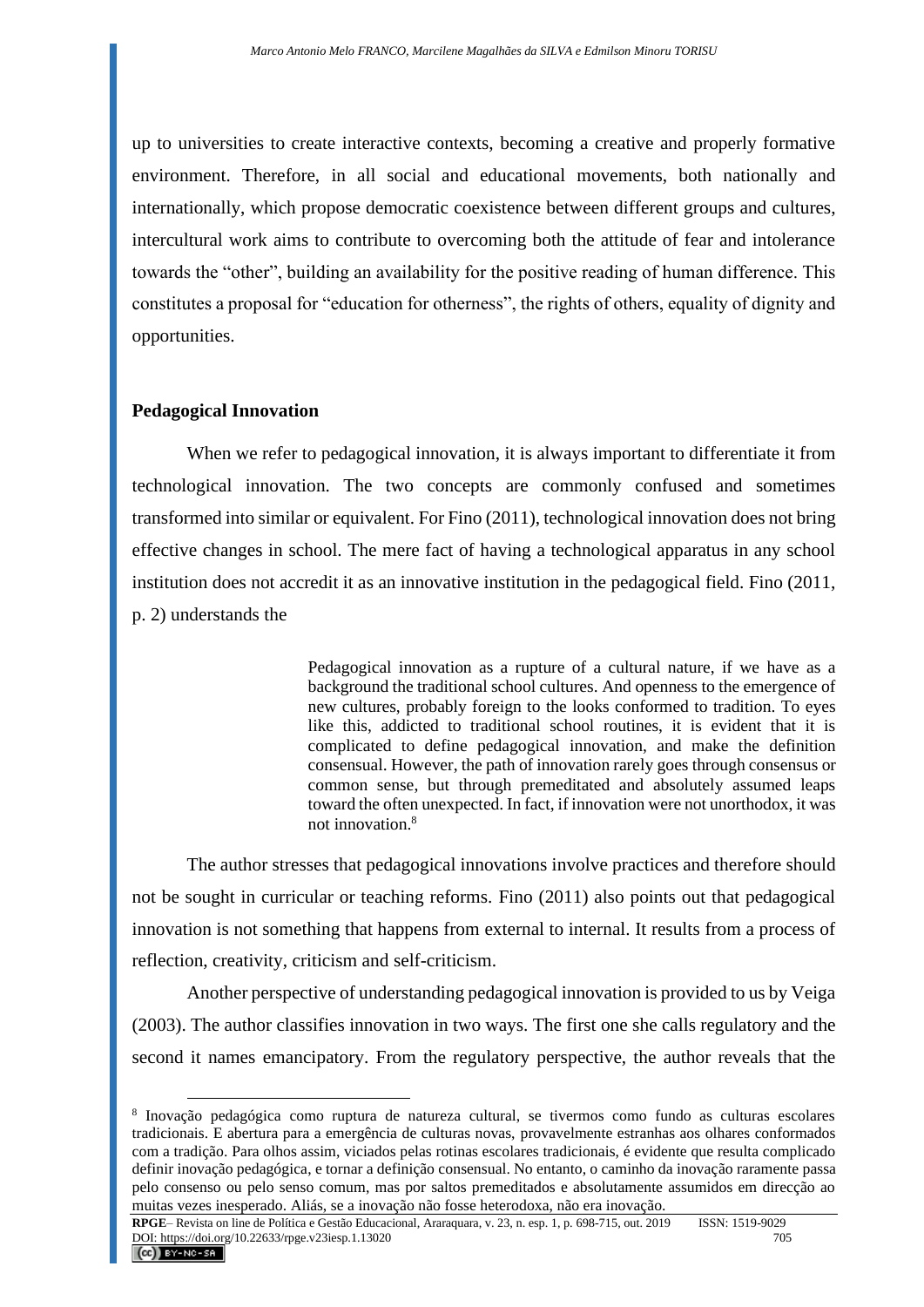focus of innovation is on standardization and technical rationality. In this sense, innovation is just a (re) production of the same system. In other words, it produces the same modified system. The emancipatory perspective points to a process contrary to the regulatory one. This perspective presupposes a paradigmatic rupture, as Fino (2011) also points out. In addition, it seeks to overcome the fragmentation of science and proposes the rethinking of social and cultural relations.

Cunha (2008), adds that the reconfiguration of knowledge is another important category to be considered when addressing the topic of pedagogical innovation. For the author, understanding the reconfiguration of knowledge in a perspective of paradigmatic rupture means breaking, in some way, with the epistemological duality posed by modern science. In this perspective, Cunha (2008, p. 25) says that:

> If this was based on the classification and dichotomization of beings and knowledge, what is proposed as new is the abandonment of dualistic stratifications between scientific knowledge/popular knowledge, science/culture, education/work, body/soul, theory/practice, natural sciences/social sciences, objectivity/subjectivity, art/science, teaching/research and many other forms proposed for the understanding of human phenomena.<sup>9</sup>

With this, the author reinforces the importance of understanding and considering pedagogical innovation as integrating the totality and legitimizing the different knowledge and their articulations. She goes further by saying that it is also necessary to rethink the relation theory and practice, which "in the sense of rupture, the reorganization of this relationship assumes that the epistemological doubt gives meaning to the theory" (CUNHA, 2008).

#### **Methodological investigation process**

In an attempt to understand how UFOP managers conceive interculturality, pedagogical innovation and inclusion, a qualitative study was developed which, according to Lüdke and André (2012), has the original environment as the source of data collection, and the researcher as its main instrument. This type of approach focuses its analysis on processes rather than research products, and the data collected is predominantly descriptive. To this end, the case study methodology was used to interrogate and describe the specific situations of the

<sup>9</sup> Se essa se sustentava na classificação e na dicotomização dos seres e dos saberes, o que se propõem como novo é o abandono das es- tratificações dualistas entre saber científico/saber popular, ciência/ cultura, educação/trabalho, corpo/alma, teoria/prática, ciências na- turais/ciências sociais, objetividade/subjetividade, arte/ciência, en- sino/pesquisa e tantas outras formas propostas para a compreensão dos fenômenos humanos.

**RPGE**– Revista on line de Política e Gestão Educacional, Araraquara, v. 23, n. esp. 1, p. 698-715, out. 2019 ISSN: 1519-9029 DOI: https://doi.org/10.22633/rpge.v23iesp.1.13020 DOI: https://doi.org/10.22633/rpge.v23iesp.1.13020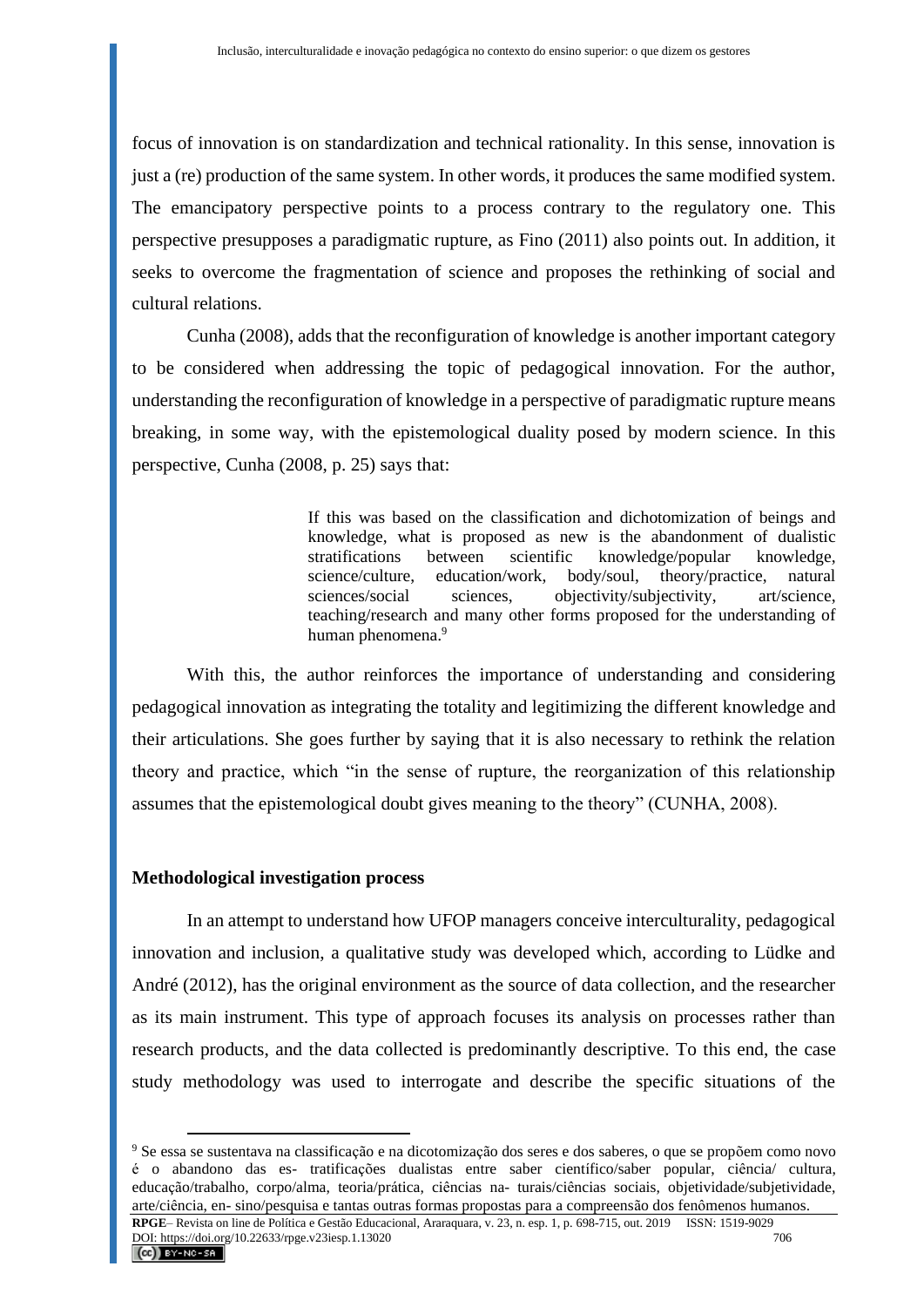investigated object. According to Yin (2001) the case study is characterized by deepening the observation and description of a given phenomenon in its real context.

A questionnaire with open questions to be answered by UFOP managers was used. For the construction of the data collection instrument, we considered fundamental criteria for the elaboration of questions in qualitative research, such as: consideration of the research objectives; breadth of the issue to allow the disclosure of information pertinent to the research theme; caution to avoid inducing responses (SZYMANSKI, 2011).

Thus, the questionnaire was designed with guiding questions, which aimed to bring out the managers' conceptions about the concepts of inclusion, interculturality and pedagogical innovation and identify colonizing devices in the relationships that permeate the daily life of UFOP.

The questionnaire was sent to 120 UFOP managers, in May 2017. The list of the research subjects and their email addresses were made available by the Academic Registration department of the UFOP Undergraduate Dean. In addition to the questionnaire, the file sent contained a cover letter of the study and the Informed Consent Form (ICF).

Of the 120 questionnaires sent, we got 30% answered. Thus, the sample, in accordance with the objectives of the study, was composed of 36 managers, being presidents, coordinators of undergraduate courses (bachelors and undergraduate), head of departments and directors of academic units.

#### **Interculturality, Pedagogical Innovation, Inclusion and the University**

In this section we propose to discuss some answers presented by UFOP managers related to the understanding of the concepts of Interculturality, Inclusion and Pedagogical Innovation, as well as examples of the application of these concepts in the academic institution. We start by presenting some answers in the field of inclusion:

> *Promoting Education as a social right, making it possible for all to be included, considering its limitations and differences.*

> *That all people have access, regardless of gender, disability or any other difficulty they may have.*

> *The possibility for everyone to participate in education processes, whether formal (formal courses such as undergraduate, postgraduate) or not.*

> *Reflective attitude towards cultural practices with the aim of breaking paradigms and developing an educational policy that allows effective participation to any individual.*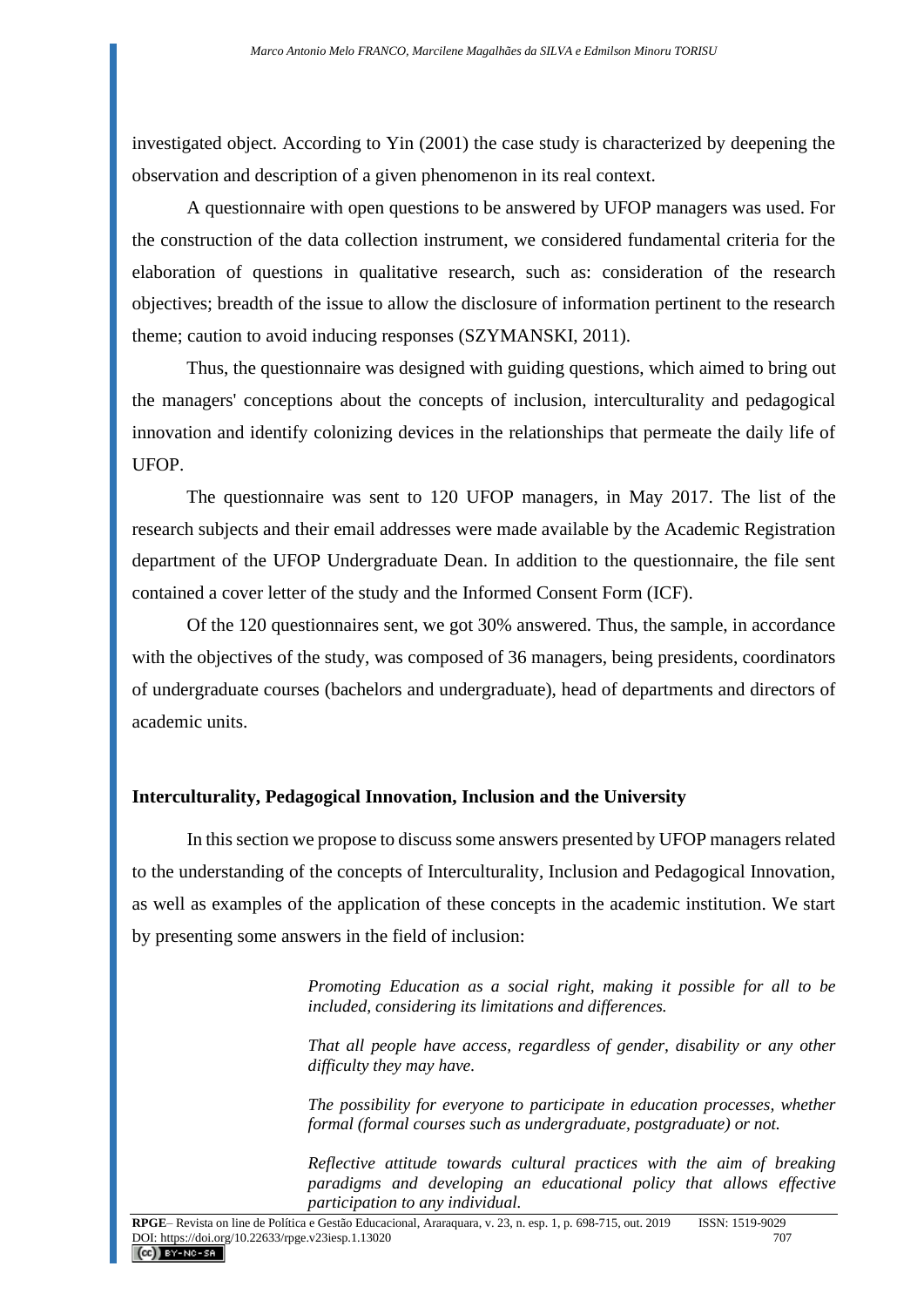#### *Possibility for everyone to have access to school education.*<sup>10</sup>

Although we cannot say that they are quantitatively representative of the total answers, since they correspond to about 15% total, they can be analyzed from another perspective. There is something that brings them closer. This approximation is due to some similar words or synonyms that are: insertion, participation, access.

The answers presented above, except for the fourth, present some aspects that approximate them and that reflect a tendency in many of the other answers collected. We can identify that the words insertion, participation and access appear more frequently. What strikes us is that the perspective of access and providing access to those who are excluded from certain social spaces, in this case the school/university, is the one that appears with the greatest emphasis. Although in some of these responses the word participation appears, it can be noted that it is somehow linked to the perspective of access or insertion. This data is important to reflect that the idea of opportunity is still alive and present in the social imagination even with all the movement and development of policies that has been done in the field of inclusion in education.

Considering the notion of access, it is important to emphasize, according to Mazzotta (2005) that the insertion of minorities in school spaces is fundamental, but not only it. The right of access is guaranteed by the Brazilian constitution, but one should ask whether only such access would guarantee an inclusive process. Remember that to get to higher education only access would not be enough. The guarantee of permanence is fundamental and must be of relevant consideration.

If we link the concept of inclusion to access we are making a big mistake and certainly contributing greatly to the process of exclusion. As we said before, even when the word participation appears in the answer, it is possible to identify that this participation is related to access. The answer says that it is possible to participate in the processes and not in a society that respects differences and that everyone participates without any discrimination. These answers, which represent many others, tell us what we can call more of the same, providing

<sup>10</sup> "Promover a Educação como um direito social, oportunizando a todos a inserção, levando-se em conta suas limitações e suas diferenças."

Que todas as pessoas tenham acesso, independente do sexo, deficiência ou qualquer outra dificuldade que ela tenha.

<sup>&</sup>quot;A possibilidade de participação de todas as pessoas em processos de educação, sejam eles formais (cursos formais como graduação, pós graduação) ou não."

<sup>&</sup>quot;Atitude reflexiva em relação às práticas culturais com o objetivo de quebrar paradigmas e elaborar uma política educational que permita uma participação efetiva a qualquer indivíduo." "Possibilidade de todos terem acesso à educação escolarizada

**RPGE**– Revista on line de Política e Gestão Educacional, Araraquara, v. 23, n. esp. 1, p. 698-715, out. 2019 ISSN: 1519-9029 DOI: https://doi.org/10.22633/rpge.v23iesp.1.13020 708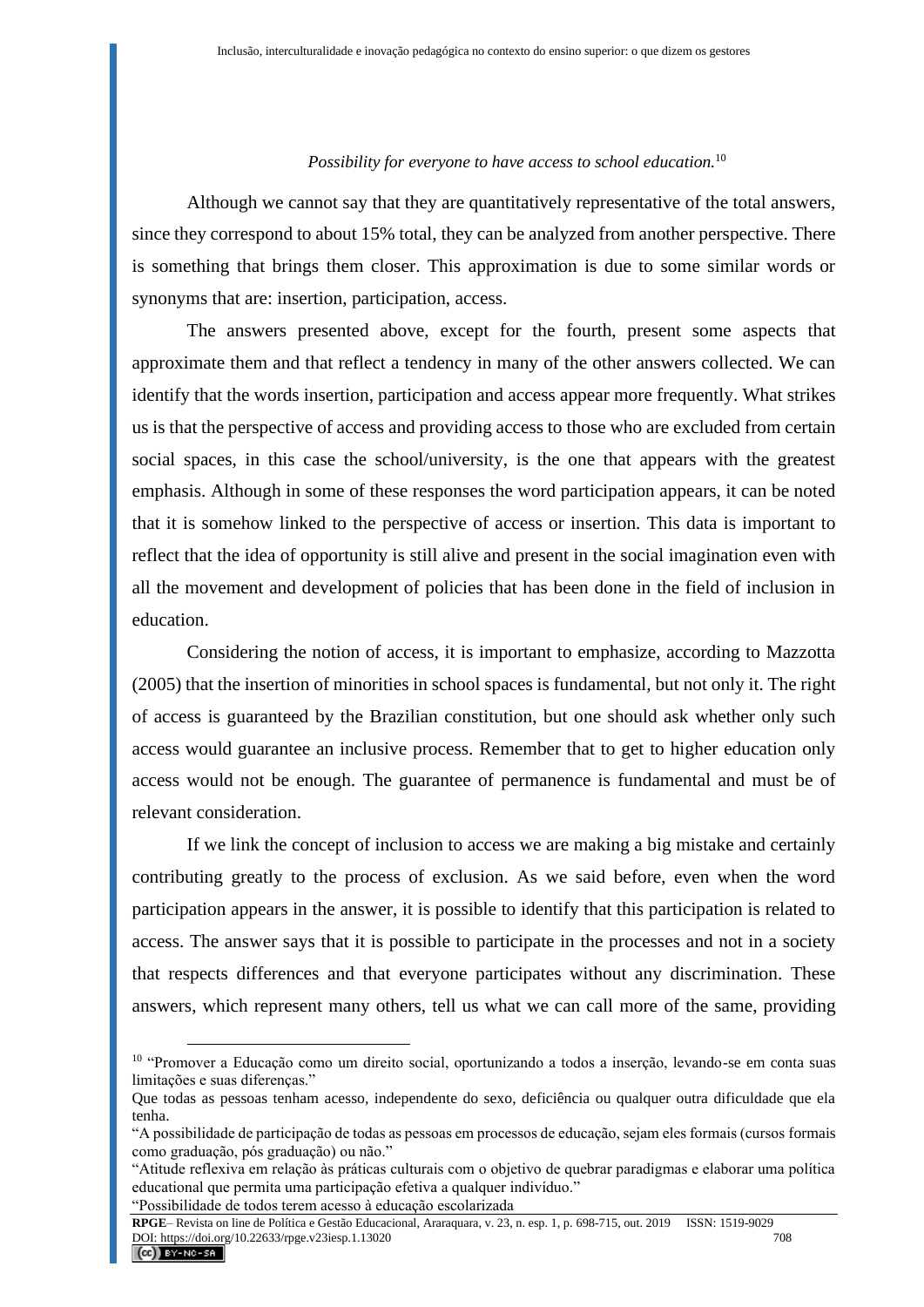access to subjects and maintaining meritocracy as the basis of the process of inclusion in education.

Regarding the concept of interculturality, from the answers of the same managers we have:

> *The possibility of presenting different cultures and different worldviews in education processes.*

*Respect for the diversity of subjects and knowledge.*

*Challenge to provide knowledge of different cultures in the educational environment. Globalization, migrations, the affirmation of minorities create the need for constant discussion that results in dialogue.*

*Important, it expands the brain connections and opens the student's and educator's heads wider as he prepares classes.*

*Possibility to work with multiculturalism.<sup>11</sup>*

If we take Fleuri's (2003) concept of interculturality, we see that the author tells us that interculturality can be understood as a complex field that involves tensions regarding different sociocultural identity processes with a focus on differences and their integration, without however nullifying these differences. Interculturality, then, presupposes going far beyond multiculturalism, the opportunity to present differences in educational processes. It is a perspective of life and acting as a subject. From an epistemology and an object of study (FLEURI, 2003). It would be a huge reductionism for us to treat the concept as something in the field of participation and opportunity as we identified in the answers above.

In the field of pedagogical innovation, it is possible to observe the following:

Bringing into the process of teaching and learning different elements from existing ones, such as new processes, new methodologies, or elements already existing but used differently, such as the use of music to teach the exact sciences.

Development and use of practices and resources by teachers that contribute to the achievement of their pedagogical goals.

Constant search for differentiated approaches to classical educational subjects.

<sup>11</sup> "A possibilidade de apresentar nos processos de educação diferentes culturas e diferentes visões de mundo." "Respeito à diversidade de sujeitos e conhecimentos."

<sup>&</sup>quot;Desafio de oportunizar o conhecimento de diferentes culturas no ambiente educacional. A globalização, as migrações, a afirmação das minorias geram a necessidade de uma constante discussão que resulte no diálogo."

<sup>&</sup>quot;Importante, pois expande as conexões cerebrais e abre mais a cabeça do educando e do educador à medida que ele prepara as aulas."

<sup>&</sup>quot;Possibilidade de trabalhar com multiculturalismo."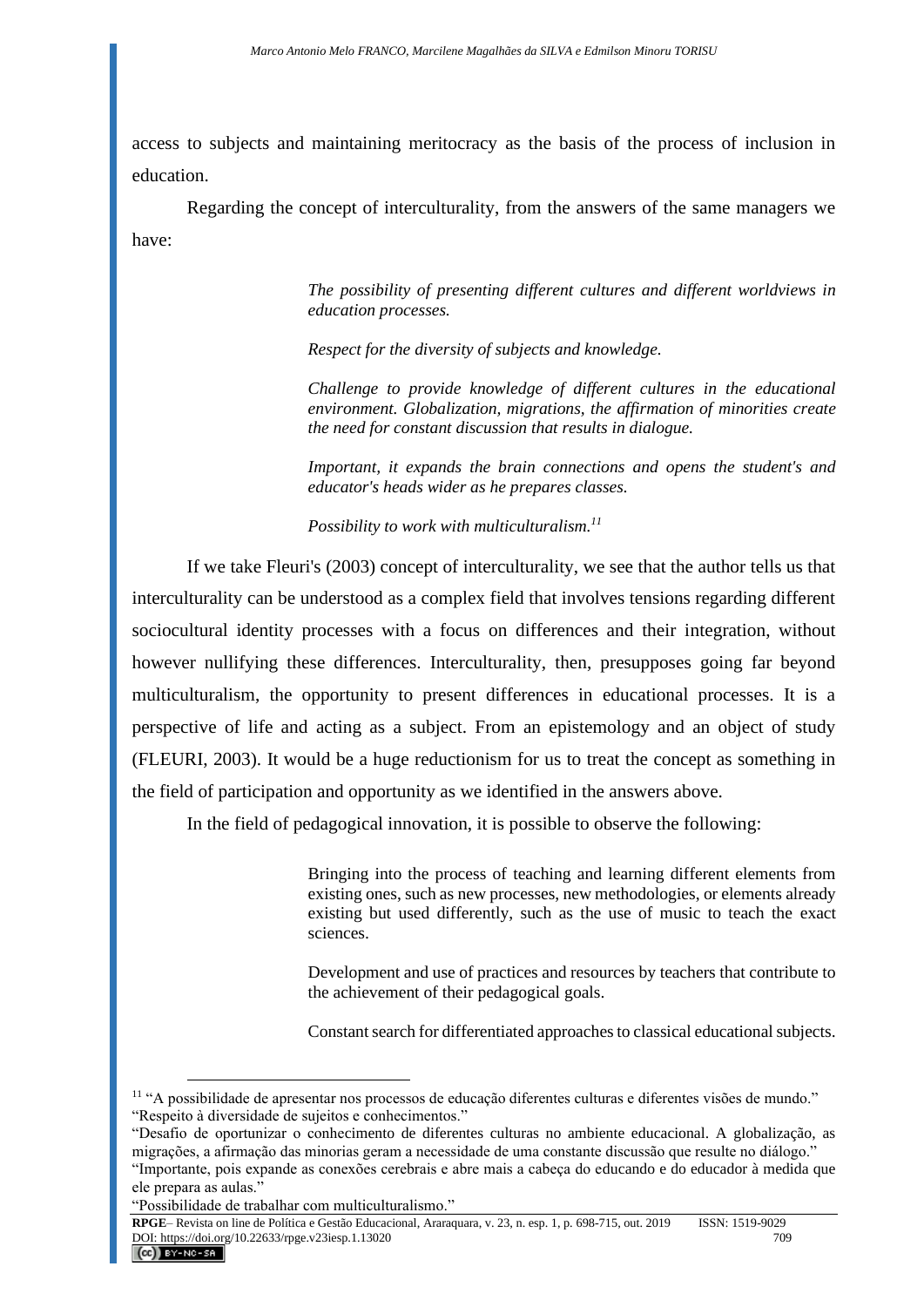Very important, as active methodologies improve learners' skills and competencies, but teachers need to be capacitated, there is still a lot of resistance.

Promote the creation of new pedagogical processes seeking to subjectify subjects in the quest to make them more independent and proactive.<sup>12</sup>

According to Fino (2011), pedagogical innovation goes through a paradigmatic break with the technical rationality model. The author tells us that the current model of school education, by far, does not meet the needs and demands of contemporary society. When we relate this perspective of the author to the managers' answers, it is possible to identify that in the presented statements, the perspective of technical rationality is still very present.

This concept is often confused with the concept of technological innovation. Fino (2011) tells us that they are completely different concepts and that technological innovation does not constitute a pedagogical innovation. We can then understand that the change in the way of working in the classroom is not in itself a pedagogical innovation. It will be so when it shows a break with models traditionally adopted in the educational processes of school.

The answers above, as well as that of many other managers, focus heavily on the regulatory field as Veiga (2003) points out. The perspective that is evident in the speeches emphasizes the emergence of different practices, however, we can understand that these practices maintain in their essence the model of technical rationality and do not propose a break with the current model.

After discussing the answers about the concepts of inclusion, interculturality and pedagogical innovation, we present in the following chart, the examples of practical application at the university, in the view of the same managers. This is another question asked to them as a way of identifying how they relate the concepts and their materialization in the university's daily life.

<sup>&</sup>lt;sup>12</sup> "Trazer para o processo de ensino e aprendizado elementos diferentes daqueles já existentes, como novos processos, novas metodologias, ou ainda elementos já existentes mas usados de forma diferente, como por exemplo o uso de música para o ensino de ciências exatas."

<sup>&</sup>quot;Desenvolvimento e uso de Práticas e recursos, por parte dos docentes, que contribuam para o atingimento de seus objetivos pedagógicos."

<sup>&</sup>quot;Busca constante por práticas diferenciadas de abordagens dos assuntos educacionais clássicos."

<sup>&</sup>quot;Muito importante, pois as metodologias ativas melhoram as habilidades e competencias dos educandos, mas é preciso capacitor os professores, ainda há muita resistência."

<sup>&</sup>quot;Promover a criação de novos processos pedagógicos procurando subjetivar os sujeitos na busca de torná-los mais independents e proativos."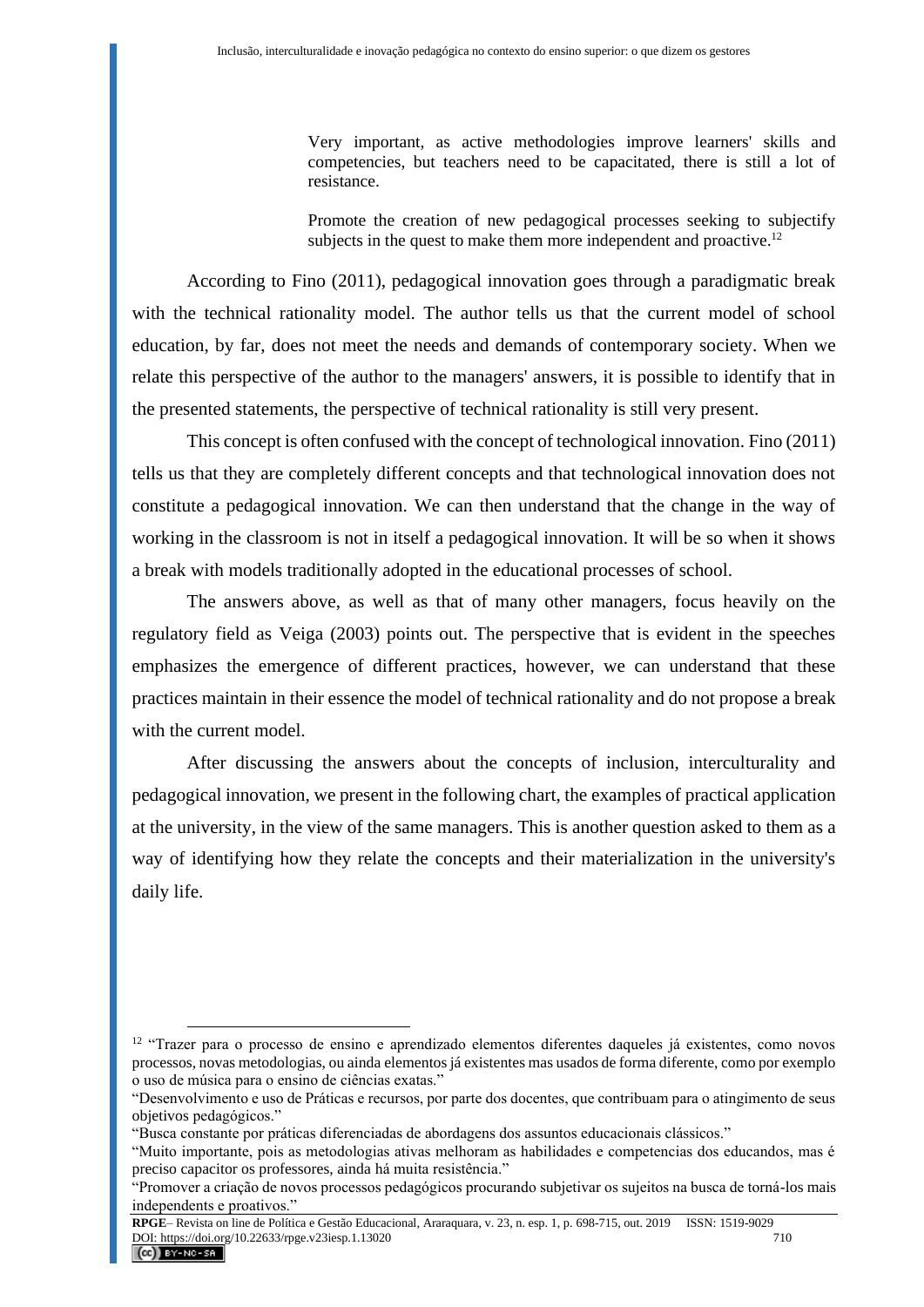| <b>Managers</b> | <b>Inclusion</b>                                                                                                                                                                                                                                                                                                                                                                                      | Interculturality                                                                                                                                                                                                                                                   | Pedagogical<br>innovation                                                                                                                                                                                                                                                                               |
|-----------------|-------------------------------------------------------------------------------------------------------------------------------------------------------------------------------------------------------------------------------------------------------------------------------------------------------------------------------------------------------------------------------------------------------|--------------------------------------------------------------------------------------------------------------------------------------------------------------------------------------------------------------------------------------------------------------------|---------------------------------------------------------------------------------------------------------------------------------------------------------------------------------------------------------------------------------------------------------------------------------------------------------|
| Manager 1       | Student assistance programs<br>and extension initiatives                                                                                                                                                                                                                                                                                                                                              | Summer Programme 2016                                                                                                                                                                                                                                              | Methodology<br>by<br>Projects; Open Class;<br>Moodle                                                                                                                                                                                                                                                    |
| Manager 2       | Student assistance practices.<br>Assistance provided by the<br><b>Inclusive Education nucleus</b>                                                                                                                                                                                                                                                                                                     | $\bf{I}$<br>don't know anything<br>formal beyond the NEABI<br>(Center for Afro-Brazilian<br>and Indigenous Studies)                                                                                                                                                | Open and Proactive<br>Class                                                                                                                                                                                                                                                                             |
| Manager 3       | The Center for Inclusive<br>Education - NEI - performs<br>several actions and one of<br>them was presented during<br>SIMPOED and was about the<br>educational<br>making<br>of<br>material for<br>the visually<br>impaired. The very creation<br>of opportunities for students<br>to stay in the city of Ouro<br>Preto can be considered an<br>inclusion practice through the<br>various scholarships. | PIBID performs several<br>activities, including<br>the<br>PIBID-AFRO<br>subproject<br>works<br>with<br>the<br>that<br>valorization of afro culture<br>not only in actions at<br>UFOP, but also in the state<br>and municipal schools of<br>Ouro Preto and Mariana. | Developed<br>by<br>personal initiatives of<br>teachers<br>in<br>an<br>unsystematic<br>and<br>undocumented way in<br>the institution.                                                                                                                                                                    |
| Manager 4       | Radio, computer, audio or<br>reading,<br>relief<br>movies,<br>conversation<br>wheel,<br>game<br>technical<br>workshops,<br>visits,<br>company<br>assisted<br>observation                                                                                                                                                                                                                              | <b>Visits</b><br>to<br>museums,<br>orchestras,<br>diverse<br>workshops<br>and<br>construction of materials,<br>full use of food, workshops<br>with<br>that<br>boxes<br>are<br>disposable or even with<br>discarded papers. Theater,<br>music, games                | The use of the moodle<br>platform<br>by<br>even<br>classroom<br>courses.<br>The provision of the<br><b>UFOP</b><br>My<br><b>WIFI</b><br>network that allows<br>teachers to carry out<br>search activities that<br>students can perform<br>their<br>own<br>on<br>smartphones<br>within<br>the classroom. |
| Gestor 5        | The Practices promoted by<br>the NEI (Inclusive Education<br>Classes<br>of<br>Center).<br>the<br>contents of Humanities and<br>Social Sciences.                                                                                                                                                                                                                                                       | The Practices promoted by<br><b>NEI</b><br>(Inclusive)<br>the<br><b>Education Center). Classes</b><br>of<br>the<br>contents<br>of<br>Humanities<br>Social<br>and<br>Sciences.                                                                                      | Proposition<br>of<br>different<br>methodologies<br>that<br>aim to<br>make<br>the<br>student protagonist of<br>his own knowledge:<br>educational<br>games,<br>practical classes, etc.                                                                                                                    |

| Chart 1 – Manager's examples on Inclusion, Interculturality and Pedagogical Innovation |
|----------------------------------------------------------------------------------------|
|----------------------------------------------------------------------------------------|

Source: Author's questionnaire.

From the above table we can see that the managers' examples have a lot to do with the conceptions about the three concepts to which they responded. Regarding inclusion, it is possible to observe that the answers point to the execution of welfare practices. They highlight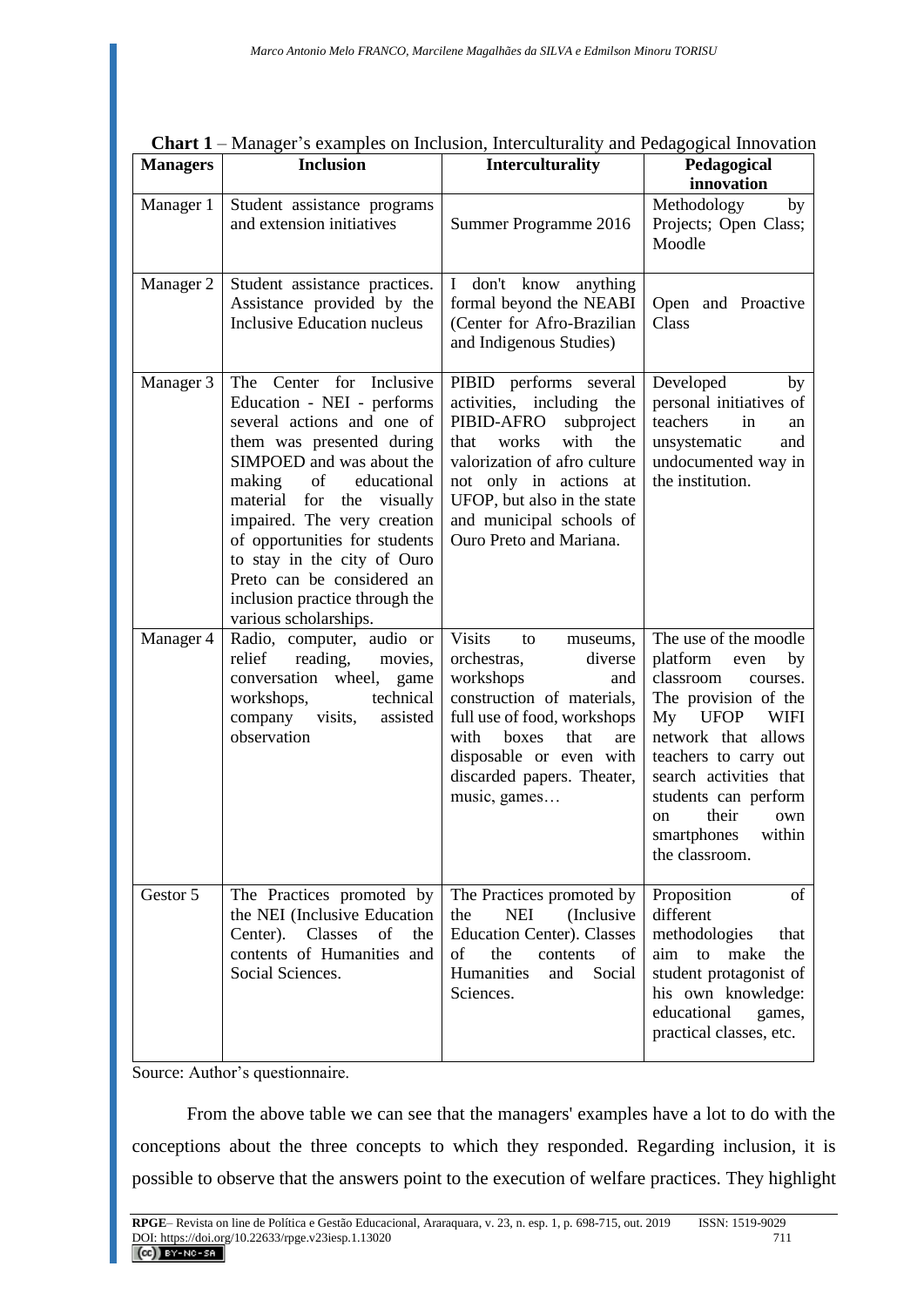the concern with a program that can assist the student and not with really inclusive actions that consider the difference as something inherent to each and every subject.

As for the examples of interculturality, we identified a certain lack of knowledge about its representation in the field of practice and the indication of programs and projects developed at the university that are shaped by public policies of the Brazilian government. We also identified practical actions that deal much more with didactic-pedagogical than intercultural aspects.

In the field of pedagogical innovation, the examples reveal very technological perspectives. Again, we observe the confusion between the concepts of pedagogical innovation and technological innovation. In addition, one of the statements indicates as an innovation the use of methodologies aimed at student protagonism. It is important to emphasize that the protagonism of the student is of fundamental importance in the construction of their own knowledge. However, this cannot be configured in an action of pedagogical innovative character.

#### **Final considerations**

From the clipping we made it was possible to reflect on the need to deepen the studies on the concepts of Interculturality, Pedagogical Innovation and Inclusion within the university. Although the sample presented here is small, the data obtained with the collection give evidence that educational managers need to appropriate information related to the values that may be associated with their practices regarding the concepts of Inclusion, Interculturality and Pedagogical Innovation. In relation to the totality of the answers, it is enough for us to raise a warning sign regarding the managers' little conceptual domain about the concepts and also the absence of an institutional proposal.

The movement of transformation of university cultures into cultures guided by the principles of inclusion, interculturality and pedagogical innovation demands to involve all segments of the institution, in the responsibility to identify and remove barriers and colonizing practices. This leads us to reflect on the understanding of these concepts within the entire university.

We consider that in this process of building an intercultural, innovative and inclusive posture that requires the transformation of individual and collective consciousness, UFOP is finding its way. The challenges are great. We believe that a more thorough investigation, encompassing other academic layers, will be needed to map what academics think about such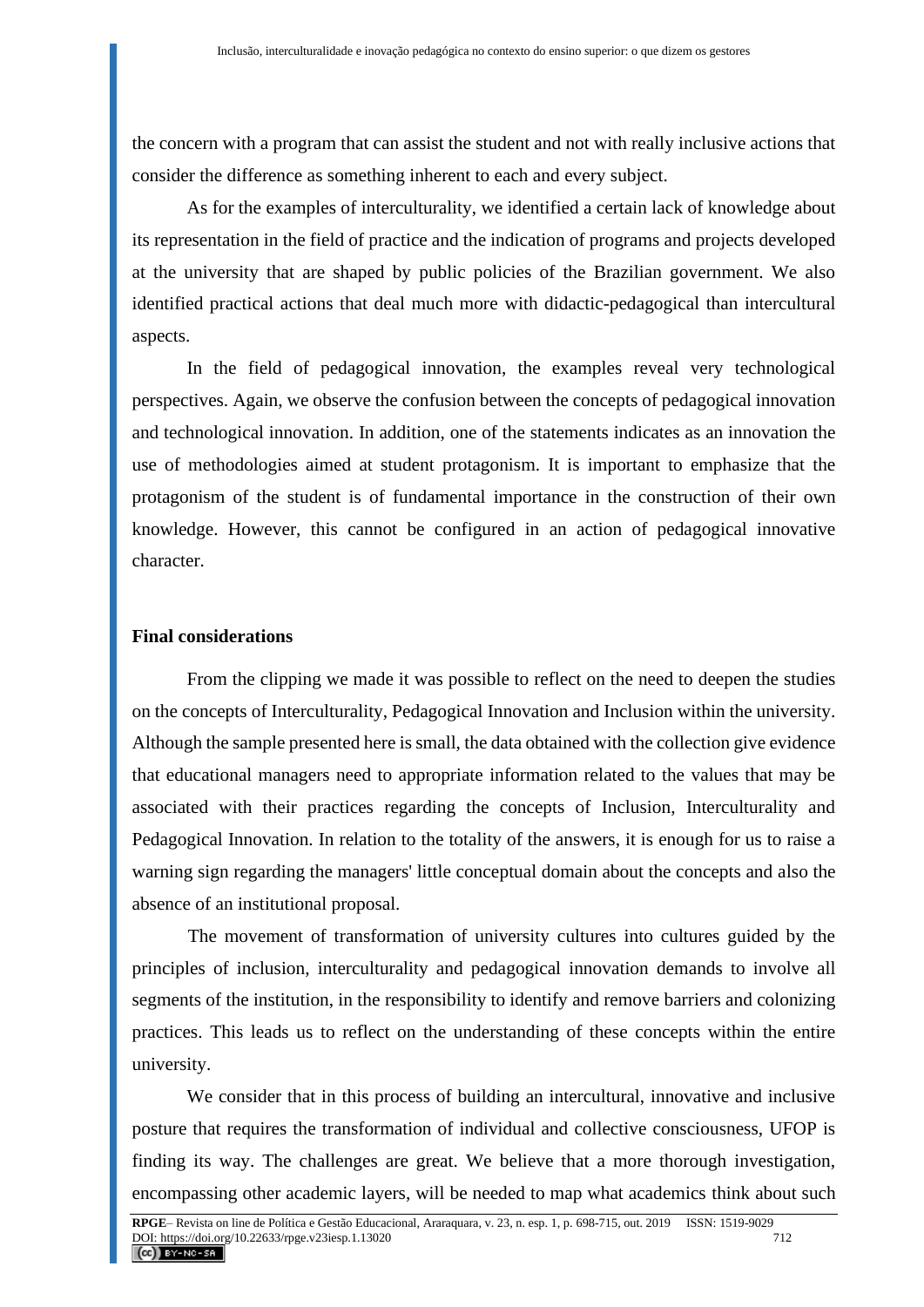concepts and how they emerge in their everyday academic practices. We are interested in knowing if / how UFOP teachers are attentive to welcome what the student says in their otherness; or they act only with the representations of university students abstracted from generic and universalizing cultural patterns, stripped of their particularities. The adoption of a universal and homogenizing image of a university student may be responsible for the disregard of differences, which hinders the recognition and communication between school cultures and lived cultures.

## **REFERENCES**

AMARO, D. G. **Educação inclusiva, aprendizagem e cotidiano escolar**. 1. ed. São Paulo: Casa do Psicólogo, 2006.

FINO, C. N**. Investigação e inovação (em educação)**. In: FINO, C.; SOUSA, J. M. (Orgs), Pesquisar para mudar (a educação). Funchal: Universidade da Madeira. 2011, p. 29-48.

CUNHA, M. I. **Inovações Pedagógicas**: o desafio da reconfiguração de saberes na docência universitária. São Paulo: EdUSP, 2008. Caderno 6, Coleção Cadernos de Pedagogia Universitária.

FLEURI, R. Intercultura e educação. **Revista Grifos**, 5, p. 16-47, 2003.

FRIDMAN, P. **La segregación y sus destinos**. In: DELGADO, O.; FRIDMAN, P. Indagaciones psicoanalíticas sobre la segregación. Olivos: Grama Ediciones, 2017, p. 87-114.

GENOVESE, A.; VIEIRA, I. **Interculturalidade e reflexão pedagógica em contexto de mudança social.** Entrevista a Antonio Genovese, Forum Sociológico. Disponível em: [http://journals.openedition.org/sociologico/1373.](http://journals.openedition.org/sociologico/1373) Acesso em: 10 jan. 2018.

MATOS, S. N.; MENDES, E. G*.* A proposta de inclusão escolar no contexto nacional de implementação das políticas educacionais**. Praxis Educacional**, v. 10, n. 16, 2014, p. 35-59.

FRANCO, M. A. R. S. Prática pedagógica e docência: um olhar a partir da epistemologia do conceito. **Revista Brasileira de Estudos Pedagógicos**, v. 97, n. 247, p. 534-551, 2016.

LAPLANE, A. L. F. **Notas para uma análise dos discursos sobre inclusão escolar**. In: GOÉS, M. C. R.; LAPLANE, A. L. F. (orgs.). Políticas e práticas de educação inclusiva**.** São Paulo: Autores Associados, 2007, p. 5-20.

MANTOAN, M. T. E. **Igualdade e diferenças na escola**: como andar no fio da navalha. In: ARANTES, V. A. (org). Inclusão: pontos e contrapontos*.* São Paulo: Summus, 2006.

MAZZOTA, M. J. S. **Educação especial no Brasil***:* História e políticas públicas. 5. ed. São Paulo: Cortez, 2005.